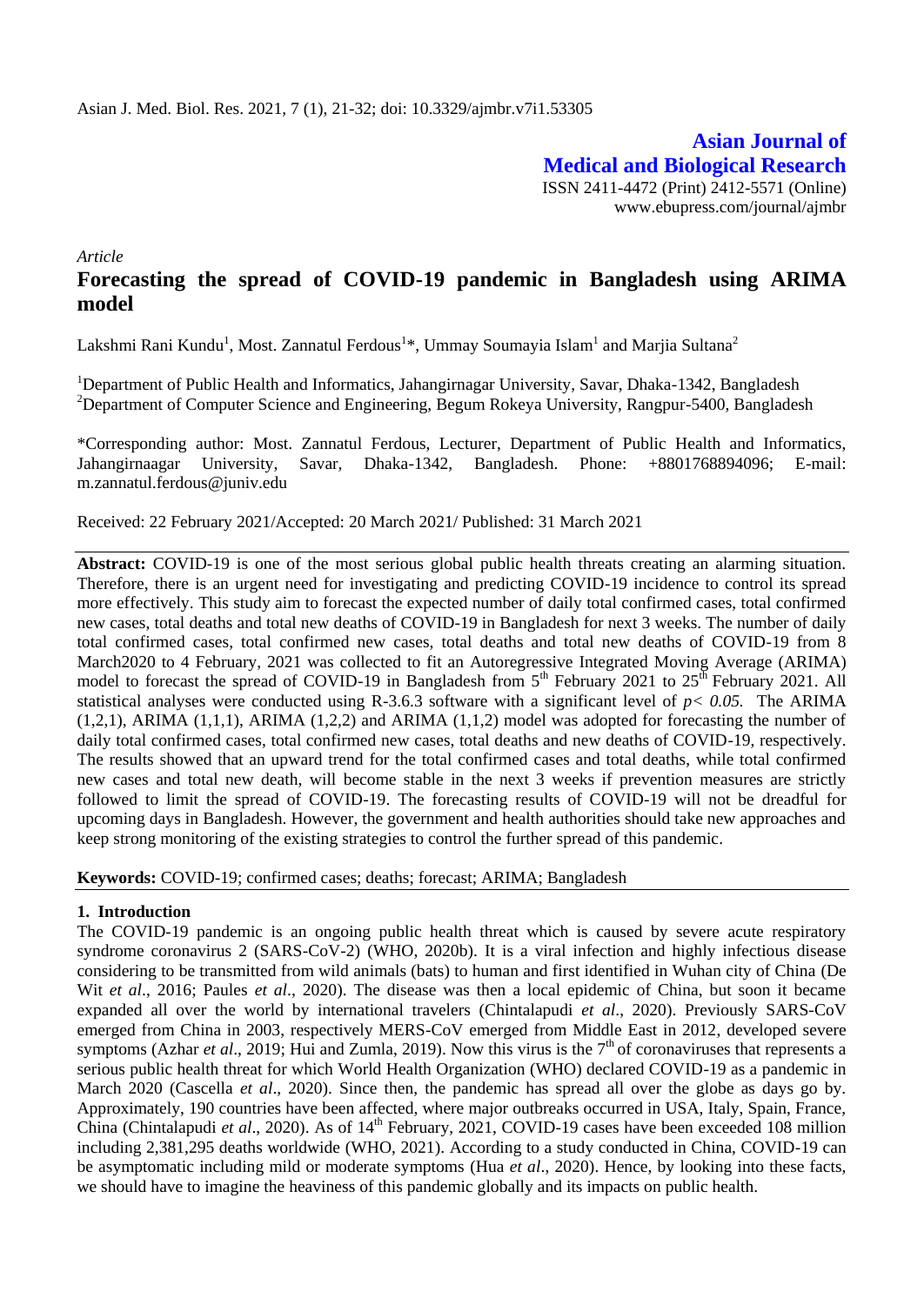In Bangladesh, Institute of Epidemiology, Disease Control and Research (IEDCR), declared the first three confirmed cases of COVID-19 on  $8<sup>th</sup>$  March, 2020 (Paul, 2020). The present scenario of coronavirus cases in Bangladesh is 540,592confirmed cases, with 8,274 deaths, and 487,229 recoveries on 14<sup>th</sup> February 2021 (Worldometer, 2021). As Bangladesh is one of the most densely populated countries around the world, it has a great risk of exposure due to COVID-19. Like other countries, government of Bangladesh has also already adopted several measures such as informing COVID-19 hotspot areas, maintaining social distance and increasing mass awareness by social media or televisions, setting lockdown of school, college and office (Haque, 2020) to minimize the situation. However, these available control measures are significantly influenced by the knowledge, attitudes, and practices (KAP) towards COVID-19 (Ferdous *et al*., 2020a). Furthermore, it is really a challenging task for the people of overcrowded Bangladesh where the chance of the COVID-19 spreading is much more than non-crowded place and in a Bangladesh survey from March 29 to April 29 found that 98.7% reported wearing a face mask in crowded places(Ferdous and Islam, 2020). As the incubation period of COVID-19 is up to 14 days, the virus can be transmitted to other people during this time period (Al-Qaness *et al*., 2020; Moftakhar and Seif, 2020). Again, there is ambiguity about the proper decline and fall of the contagious disease (Yousaf *et al*., 2020). Moreover, there is a noticeable proportion of cases that reported persistent COVID-like symptoms after recovering from the disease (Islam *et al*. 2021). Therefore, in this critical time, smart planning with sufficient preparation for mitigating the incidence and prevalence of disease including designing the future prospect is very important. Because evidence on the management approaches of current COVID-19 pandemic is still limited though the numbers of affected countries are increasing as the days go by (Ferdous *et al*., 2020b). By modeling a future forecast which estimates the regular number of confirmed cases might help to implement new rules. Further, a statistical forecast model might also be beneficial for predicting future epidemic threat as well as better management of societal, economic, cultural and public health matters (Dehesh *et al*., 2020; Petropoulos and Makridakis, 2020).

The aim of this study is to predict the spread and the final size of COVID-19 epidemic in Bangladesh by using Auto Regressive Integrated Moving Average (ARIMA) model. The ARIMA model is generally known as Box-Jenkins methodology used to forecast and analysis in a time series modeling approach (Inoue *et al*., 2011). Recently this model has been used in the mostly affected 15 countries of the world to forecast the flow of COVID-19 which revealed similar number according to the current situation of those countries (Kumar *et al*., 2020). Another study conducted in Italy and Spain showed accurate regular number of cases in these countries (Monllor *et al*., 2020). Though modeling cannot always forecast the accurate number of cases it may help to summarize the future prospect of the pandemic by showing the acceptable number of occurrence happening for the next 3 weeks.

#### **2. Methods and Materials**

#### **2.1. Data source and data description**

The data extracted from the official website of the World Health Organization COVID-19 situation reports (WHO, 2020a) and website of the Humanitarian Data Exchange (https://data.humdata.org/dataset/coronavirus-COVID-19-cases-and-death).

This study considered the daily total confirmed cases, daily total confirmed new cases, total deaths and total new deaths of COVID-19 from 8<sup>th</sup> March 2020 to 4<sup>th</sup> February 2021 in Bangladesh. Then, this data were used to fit a best ARIMA model for forecasting next 3 weeks total confirmed cases or new cases as well as total deaths or new deaths from 5<sup>th</sup> February to 25<sup>th</sup>February of COVID-19 in Bangladesh.

#### **2.2. Statistical analysis**

All analyses were done with R software (version 3.6.2), the stationary check was conducted using 'tseries' package and ARIMA model was fitted using 'forecast' package. A *p*-value of less than 0.05 was considered statistically significant.

#### **2.3. ARIMA model description**

In this study, a linear parametric Autoregressive Integrated Moving Average (ARIMA) model was applied for In this study, a linear parametric Autoregressive Integrated Moving Average (ARIMA) model was applied for prediction purpose. If a time series  $Y_t$  is followed by  $Y_t = \theta + \alpha_1 Y_{t-1} + \alpha_2 Y_{t-2} + ... + \alpha_p Y_{t-p} + u_t$ , where  $u_t$  is white noise with mean zero and variance  $\sigma^2$ , then it is called an autoregressive process of order p and is denoted while holse with healt zero and variance o , then it is called an autoregressive process of order p and is defined by  $Y_t = \beta_1 u_{t-1} + \beta_2 u_{t-2} + ... + \beta_p u_{t-q}$ , then it is called a moving average process of order *q*andis denoted by *MA(q).*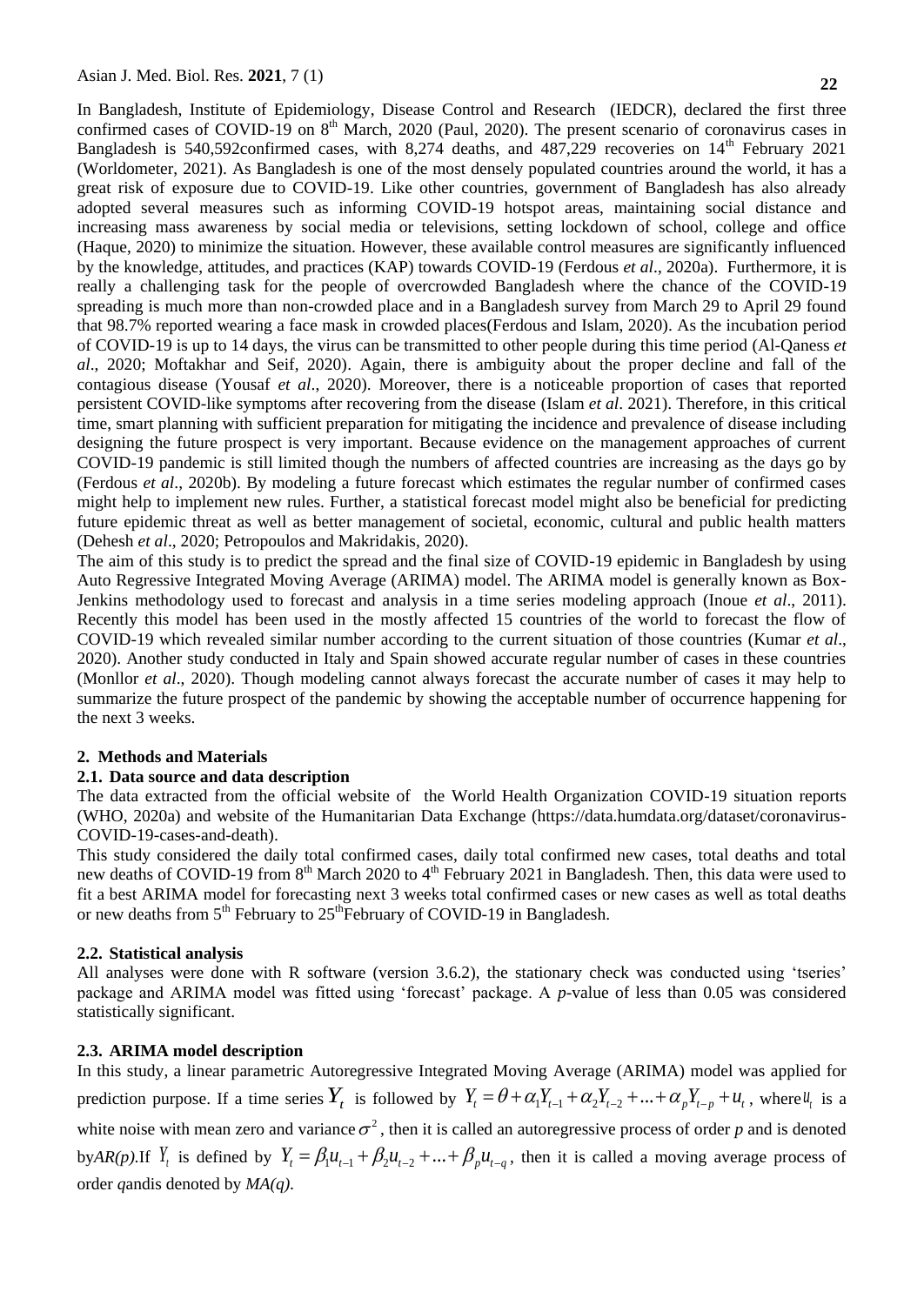The combination of AR and MA models are known as ARMA model. An *ARMA(p,q)* model is given by (Gujarati and Porter, 2008). A time series  $Y_t$  is said to follow an Autoregressive Integrated Moving Average (ARIMA) model if the  $d^{th}$  difference  $W_t = \nabla^d Y_t$  is a stationary ARMA process. If  $W_t$  follows an *ARMA* (p,q) model, then we say that  $Y_t$  is an  $ARIMA(p,d,q)$  process. For practical purposes, taking d=1 or at most 2 (Kane *et al*., 2014).

Thus, an *ARIMA* (*p*, *1*, *q*) process with  $W_t = Y_t - Y_{t-1}$  can be written as

*I*, *q*) process with 
$$
W_t = Y_t - Y_{t-1}
$$
 can be written as  
\n
$$
W_t = \alpha_1 W_{t-1} + \alpha_2 W_{t-2} + ... + \alpha_p W_{t-p} + u_t + \beta_1 u_{t-1} + \beta_2 u_{t-2} + ... + \beta_p u_{t-q}.
$$

#### **2.4. Box-Jenkins method**

ARIMA model also known as Box-Jenkins method which is widely used for the analysis of time series and forecasting (Box and Jenkins, 1976). In recent years, this model has been widely used in the prediction of epidemic trend of infectious diseases (Duan *et al*., 2016). The fitting of the ARIMA model or Box-Jenkins methodology consists of the following steps (Figure 1):

#### **2.4.1. Test of stationary**

An Augmented Dickey-Fuller (ADF) test was conducted for testing whether the original series is stationary or not (Dickey and Fuller, 1979). Difference or logarithmic transformation was adapted to transformed nonstationary time series into a stationary time series. Achieving stationary is a precondition for establishing an ARIMA model.

#### **2.4.2. Model identification**

An appropriate value of p, d and q of ARIMA model was identified. The value of d was identified according to the number of differentials. From the autocorrelation function (ACF) and partial autocorrelation function (PACF) plot against the lag length, the AR and MA parameters was selected. Nevertheless, there have been some model selection criteria such as Akaike information criterion (AIC), Bayesian information criteria (BIC). The optimal model was chosen based on smallest value of AIC and BIC (Akaike, 1974).

## **2.4.3. Estimation of the fitted model**

After the identification of the appropriate values of p and q, the next stage was to estimate the parameter of the autoregressive and moving average terms included in the model. This was done using the maximum likelihood estimation method.

#### **2.4.4. Diagnosting checking**

Having identified the fitted ARIMA model and parameter estimate, the Ljung-Box Q test was applied to check whether the residual series is a white noise. If so, then the fitted model was accepted. The Ljung-Box Q statistics is defined as

$$
Q = T(T+2) \sum_{k=1}^{s} (T-k)^{-1} r_k^2
$$

where, T is the number of observations, s is length of coefficients to test autocorrelation,  $r_k$  is autocorrelation coefficient for lag k. This statistic Q approximately follows the chi-square distribution with $(k-q)$  degrees of freedom, where *q* is the number of parameter should be estimated in the model (Ljung and Box, 1978).

#### **2.4.5. Forecasting**

Finally, the future value was predicted by using the fitted model. The steps are presented in the following diagram:

### **2.5. Ethics**

As all data were obtained from secondary data collection source, no formal ethical assessment was required.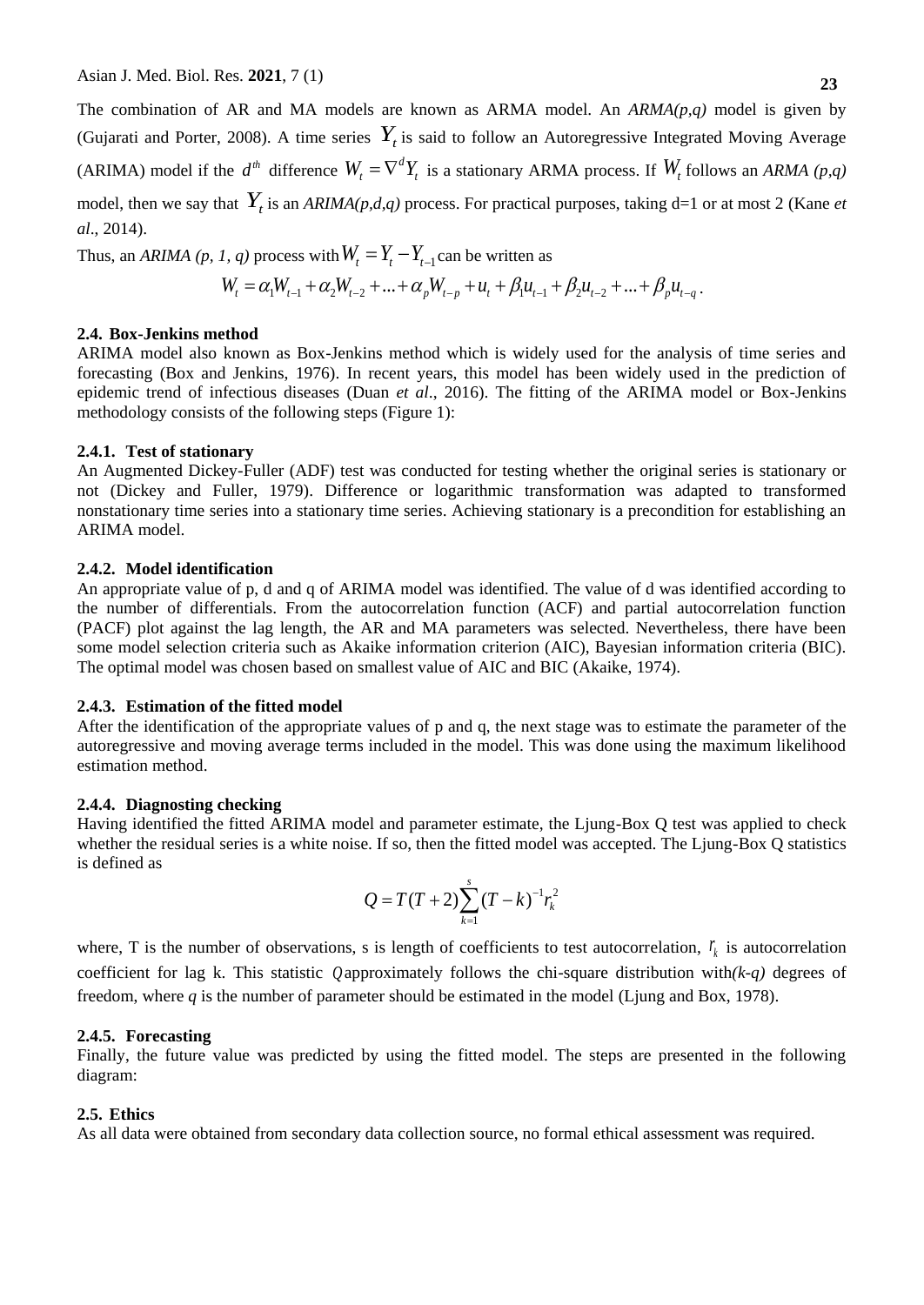## **3. Results**

The time series plot of daily COVID-19 total confirmed new cases (A1), total confirmed cases (A2), total new deaths (B1) and total deaths (B2) in Bangladesh from March 8 to February 4, 2021 are presented in Figure 2. During the study period, a total of 536,545 confirmed cases and 8,162 deaths were detected and there were maximum cases in  $3<sup>rd</sup>$  July 2020 of 4019 cases and maximum deaths in  $1<sup>st</sup>$  July 2020of 64 deaths. The graphical inspection showed that the original series are in increasing trend and sometimes are in decreasing trend and the variance is not stable which leads the variables were nonstationary and need to be transformed into a stationary process.

Before fitting the ARIMA model, it is necessary to confirmed that the series must be stationary. Augmented Dickey Fuller (ADF) test was applied to check the stationarity of the series. The ADF unit root test results are presented in Table 1.

The findings indicated that all the series are nonstationary at their level (p-value>0.05), but after taking  $1<sup>st</sup>$ difference, total confirmed new cases and deaths achieved stable variance. On the other hand, total confirmed cases and deaths achieved stable variance after 2<sup>nd</sup> differences. This ensured that the series are stationary at 5% level of significance and ready for modeling with the Box-Jenkins ARIMA modeling approach.

After achieving the stationary series, a list of potential models was formulated based on the significant spikes observed from the ACF and PACF plot. The result of the different probable models is presented in Table 2. The order of the model was determined according to the ACF and PACF plots (Figure 3a-d) for the differenced stationary time series.

Among the candidate models, the best ARIMA model was selected based on minimum AICc value. Accordingly,  $ARIMA(1,2,1)$ ,  $ARIMA(1,1,1)$ ,  $ARIMA(1,2,2)$  and  $ARIMA(1,1,2)$  were chosen as the best model for total confirmed cases, total confirmed new cases, total deaths and total new deaths, respectively. The fitted model produces least AICc value 4798.08, 4811.51, 2192.83 and 2198.4 for total confirmed cases, total confirmed new cases, total deaths and total new deaths, respectively. The estimated best ARIMA models are demonstrated in Table 3.

The Ljung-Box Q test suggested that the residuals series of the ARIMA(1,2,1), ARIMA(1,1,1), ARIMA(1,2,2) and ARIMA(1,1,2) models are purely white noise (*p*-value>0.05) at 95% confidence level. Therefore, these selected models are probably adequate for the data. Then these models were applied to forecast the daily confirmed cases and deaths of COVID-19 in Bangladesh.

Table 4 and Figure 4 showed the predicted values from  $5<sup>th</sup>$  February to  $25<sup>th</sup>$  February 2021 for all variables using the fitted ARIMA(1,2,1), ARIMA(1,1,1), ARIMA(1,2,2) and ARIMA(1,1,2) model with 95% confidence interval (CI). The forecasted value (in blue) based on fitted ARIMA model for daily confirmed cases or new cases and deaths or new deaths of COVID-19 for the next 3 weeks and the current number of confirmed cases and deaths from March 8, 2020 to February 4, 2021 (in black) are shown in figure 4. The results showed that an upward trend for daily total confirmed cases and total deaths in Bangladesh by  $25<sup>th</sup>$  February, 2021 has a point forecast of 546097 (95% CI 531024-561142) and 8421(95% CI 8179-8663), while total confirmed new cases and total new death, possible become stable. However, Bangladesh is hopeful to control this pandemic in the upcoming days.

## **Table 1. Results of Augmented Dickey Fuller unit root test.**

|                           | Original data |                 | At 1 <sup>st</sup> difference |                 | At 2 <sup>nd</sup> difference |                          |
|---------------------------|---------------|-----------------|-------------------------------|-----------------|-------------------------------|--------------------------|
| <b>Variables</b>          | ADF           | <i>p</i> -value | ADF                           | <i>p</i> -value | ADF                           | <i>p</i> -value          |
| Total confirmed new cases | $-0.973$      | 0.942           | $-9.972$                      | $0.01*$         | -                             | $\overline{\phantom{a}}$ |
| Total new Deaths          | $-1.209$      | 0.904           | $-10.024$                     | $0.01*$         | -                             | ۰.                       |
| Total confirmed cases     | $-3.259$      | 0.078           | $-0.999$                      | 0.938           | $-9.961$                      | $0.01*$                  |
| <b>Total Deaths</b>       | $-2.696$      | 0.283           | $-1.229$                      | 0.901           | $-10.012$                     | $0.01*$                  |

The null hypothesis is that the series is non-stationary, or contain a unit root. Decision Rule: Reject the null hypothesis if the p-value  $\lt \alpha = 0.05$ ;<sup>\*</sup> indicates the rejection of the null hypothesis.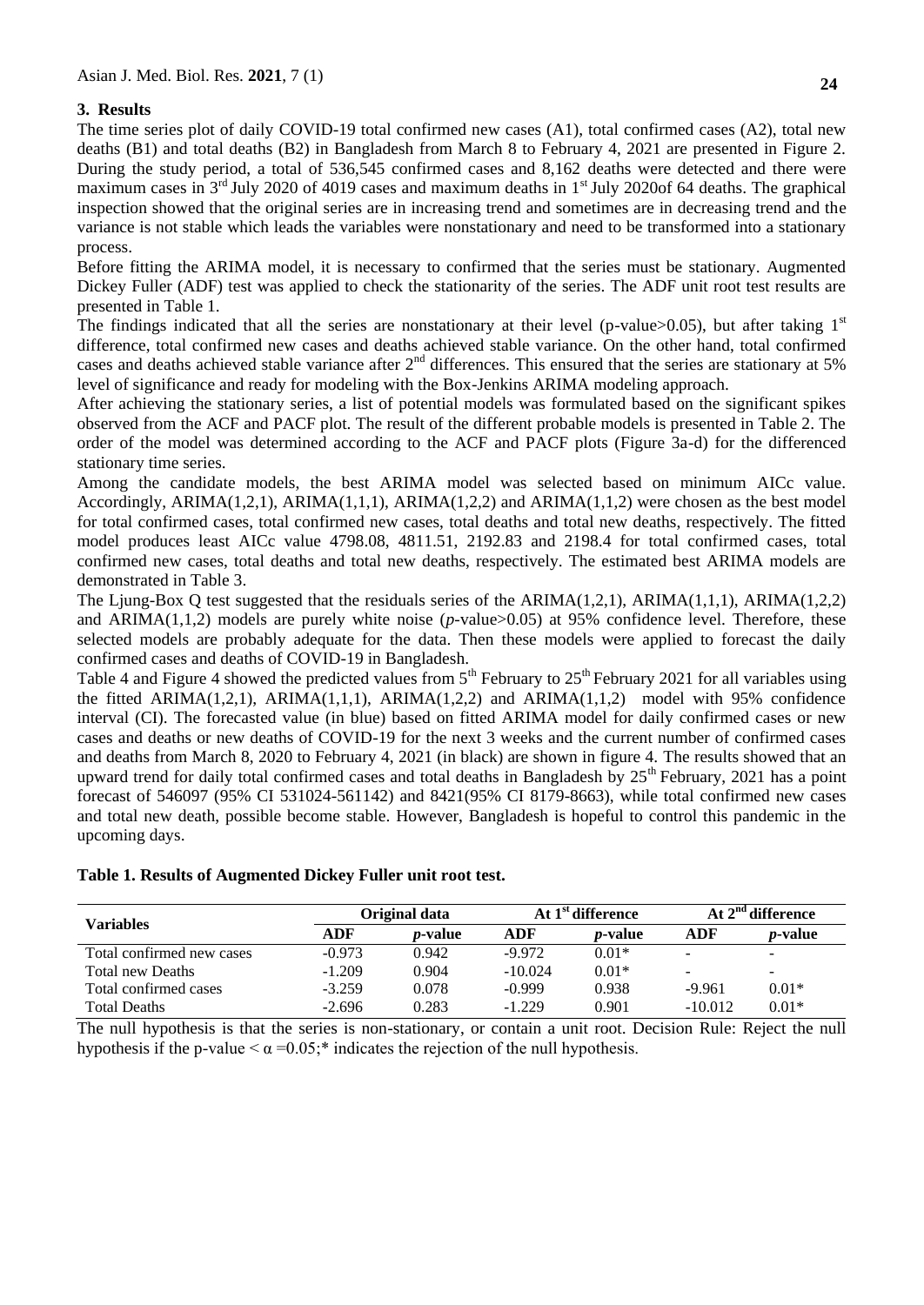## **Table 2. Comparison of different ARIMA models.**

| <b>Variables</b>      | <b>Candidate Models</b>      | <b>Selection Criterion</b> | <b>Best Model</b> |  |
|-----------------------|------------------------------|----------------------------|-------------------|--|
|                       |                              | <b>AICc</b>                |                   |  |
| Total confirmed cases | ARIMA(2,2,2)                 | 4801.231                   | ARIMA(1,2,1)      |  |
|                       | ARIMA(0,2,0)                 | 4886.962                   |                   |  |
|                       | ARIMA(1,2,0)                 | 4831.89                    |                   |  |
|                       | ARIMA(0,2,1)                 | 4799.088                   |                   |  |
|                       | ARIMA(1,2,1)                 | 4798.083                   |                   |  |
|                       | ARIMA(1,2,2)                 | 4800.125                   |                   |  |
|                       | ARIMA(0,2,2)                 | 4798.328                   |                   |  |
|                       | ARIMA(2,2,0)                 | 4824.272                   |                   |  |
| Total confirmed new   | $ARIMA(2,1,2)$ with drift    | 4816.685                   | ARIMA(1,1,1)      |  |
| cases                 | $ARIMA(0,1,0)$ with drift    | 4902.694                   |                   |  |
|                       | $ARIMA(0,1,1)$ with drift    | 4814.523                   |                   |  |
|                       | ARIMA(0,1,0)                 | 4900.674                   |                   |  |
|                       | $ARIMA(1,1,1)$ with drift    | 4813.516                   |                   |  |
|                       | $ARIMA(1,1,2)$ with drift    | 4815.57                    |                   |  |
|                       | $ARIMA(0,1,2)$ with drift    | 4813.762                   |                   |  |
|                       | $ARIMA(2,1,0)$ with drift    | 4839.817                   |                   |  |
|                       | ARIMA(1,1,1)                 | 4811.514                   |                   |  |
|                       | ARIMA(0,1,1)                 | 4812.528                   |                   |  |
|                       | ARIMA(1,1,0)                 | 4845.429                   |                   |  |
|                       | ARIMA(0,1,2)                 | 4811.759                   |                   |  |
|                       | ARIMA(2,1,0)                 | 4837.782                   |                   |  |
|                       | ARIMA(2,1,2)                 | 4814.659                   |                   |  |
| Total deaths          | ARIMA(2,2,2)                 | 2194.431                   | ARIMA(1,2,2)      |  |
|                       | ARIMA(0,2,0)                 | 2361.237                   |                   |  |
|                       | ARIMA(1,2,0)                 | 2259.571                   |                   |  |
|                       | ARIMA(0,2,1)                 | 2194.614                   |                   |  |
|                       | ARIMA(1,2,2)                 | 2192.825                   |                   |  |
|                       | ARIMA(1,2,1)                 | 2194.667                   |                   |  |
|                       | ARIMA(1,2,3)                 | 2194.604                   |                   |  |
|                       | ARIMA(0,2,3)                 | 2195.689                   |                   |  |
|                       | ARIMA(2,2,1)                 | 2196.527                   |                   |  |
|                       | ARIMA(2,2,3)                 | 2196.959                   |                   |  |
| Total new deaths      | $ARIMA(2,1,2)$ with drift    | 2201.966                   | ARIMA(1,1,2)      |  |
|                       | $ARIMA(0,1,0)$ with drift    | 2369.359                   |                   |  |
|                       | ARIMA(0,1,0)                 | 2367.342                   |                   |  |
|                       | $ARIMA(1,1,2)$ with drift    | 2200.346                   |                   |  |
|                       | $ARIMA(0,1,2)$ with drift    | 2201.94                    |                   |  |
|                       | $ARIMA(1,1,1)$ with drift    | 2202.112                   |                   |  |
|                       | $ARIMA(0,1,3)$ with drift    | 2203.166                   |                   |  |
|                       | $ARIMA(2,1,1)$ with drift    | 2203.989                   |                   |  |
|                       | $ARIMA(2,1,3)$ with drift    | 2204.507                   |                   |  |
|                       | ARIMA(1,1,2)                 | 2198.401                   |                   |  |
|                       | ARIMA(0,1,2)                 | 2200.079                   |                   |  |
|                       | ARIMA(1,1,1)<br>ARIMA(2,1,2) | 2200.255<br>2200.006       |                   |  |
|                       | ARIMA(1,1,3)                 | 2200.178                   |                   |  |
|                       | ARIMA(0,1,1)                 | 2200.208                   |                   |  |
|                       | ARIMA(0,1,3)                 | 2201.273                   |                   |  |
|                       | ARIMA(2,1,1)                 | 2202.114                   |                   |  |
|                       | ARIMA(2,1,3)                 | 2202.535                   |                   |  |
|                       |                              |                            |                   |  |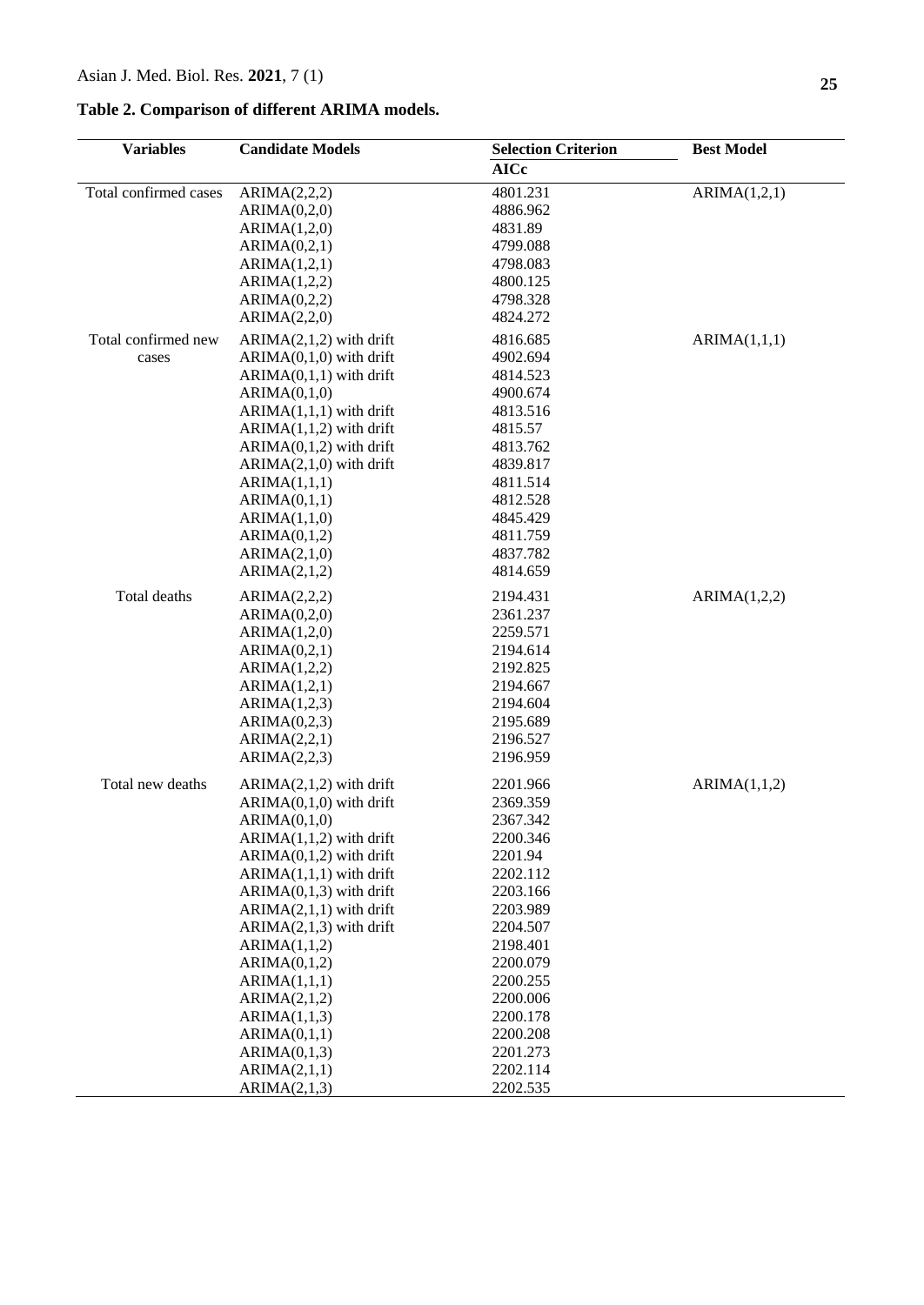| <b>Coefficients</b>   |         |          |                          |            |             |         |         |
|-----------------------|---------|----------|--------------------------|------------|-------------|---------|---------|
| <b>ARIMA</b> model    | ar1     | ma1      | ma2                      | <b>AIC</b> | <b>AICc</b> | BIC     | p-value |
|                       | (s.e.)  | (s.e.)   | (s.e.)                   |            |             |         |         |
| Total confirmed cases | 0.132   | $-0.695$ | $\overline{\phantom{a}}$ | 4798.01    | 4798.08     | 4809.43 | 0.959   |
| ARIMA(1,2,1)          | (0.074) | (0.048)  |                          |            |             |         |         |
| Total confirmed new   | 0.132   | $-0.695$ |                          | 4811.44    | 4811.51     | 4822.87 | 0.959   |
| cases                 | (0.075) | (0.047)  | $\overline{\phantom{a}}$ |            |             |         |         |
| ARIMA(1,1,1)          |         |          |                          |            |             |         |         |
| Total deaths          | 0.626   | $-1.470$ | 0.585                    | 2192.7     | 2192.83     | 2207.92 | 0.846   |
| ARIMA(1,2,2)          | (0.168) | (0.149)  | (0.109)                  |            |             |         |         |
| Total new deaths      | 0.626   | $-1.470$ | 0.585                    | 2198.28    | 2198.4      | 2213.51 | 0.847   |
| ARIMA(1,1,2)          | (0.169) | (0.149)  | (0.109)                  |            |             |         |         |

**Table 3. Results of each selected ARIMA model and Ljung-Box test.**

**Table 4. Forecasting of daily total confirmed cases, total confirmed new cases, total deaths, and total new deaths in Bangladesh for the next 3 weeks according to ARIMA models with 95% CI.**

| Date       | <b>Total confirmed cases</b><br>ARIMA(1,2,1) | <b>Total confirmed</b><br>new cases<br>ARIMA(1,1,1) | <b>Total deaths</b><br>ARIMA(1,2,2) | <b>Total new deaths</b><br>ARIMA(1,1,2) |
|------------|----------------------------------------------|-----------------------------------------------------|-------------------------------------|-----------------------------------------|
| 05/02/2021 | 536997 (536348,537644)                       | 452 (-193,1099)                                     | 8174 (8162,8187)                    | 12(0,25)                                |
| 06/02/2021 | 537452(536320, 538581)                       | 454 (-250,1160)                                     | 8187 (8167,8207)                    | 12(0,25)                                |
| 07/02/2021 | 537907 (536289, 539521)                      | 454(-288,1198)                                      | 8200 (8173,8226)                    | 12(0,25)                                |
| 08/02/2021 | 538362 (536232,540486)                       | 454(-320,1228)                                      | 8212(8179,8245)                     | $12(-1,26)$                             |
| 09/02/2021 | 538817 (536145, 541482)                      | 454(-352,1261)                                      | 8224(8183,8265)                     | $12(-2,26)$                             |
| 10/02/2021 | 539272 (536027, 542509)                      | 454(-384,1293)                                      | 8237(8187,8286)                     | $12(-2,27)$                             |
| 11/02/2021 | 539727 (535878, 543567)                      | 454(-414,1323)                                      | 8249(8190,8308)                     | $12(-3,27)$                             |
| 12/02/2021 | 540182 (535698, 544655)                      | 454(-444,1353)                                      | 8261(8193,8330)                     | $12(-3,28)$                             |
| 13/02/2021 | 540637 (535490, 545772)                      | 454(-472,1381)                                      | 8274(8195,8353)                     | $12(-4,28)$                             |
| 14/02/2021 | 541092 (535253, 546917)                      | 454(-500,1409)                                      | 8286(8196,8376)                     | $12(-4,29)$                             |
| 15/02/2021 | 541547 (534990, 548089)                      | 454(-527,1435)                                      | 8298(8197,8400)                     | $12(-4,29)$                             |
| 16/02/2021 | 542002 (534700, 549288)                      | 454(-553,1462)                                      | 8311(8197,8424)                     | $12(-5,29)$                             |
| 17/02/2021 | 542457 (534385, 550512)                      | 454(-578,1487)                                      | 8323(8197,8449)                     | $12(-5,30)$                             |
| 18/02/2021 | 542912 (534044, 551761)                      | 454(-603,1512)                                      | 8335(8196,8474)                     | $12(-6,30)$                             |
| 19/02/2021 | 543367(533680, 553034)                       | $454(-628, 1536)$                                   | 8347(8195,8500)                     | $12(-6,31)$                             |
| 20/02/2021 | 543822 (533293, 554330)                      | $454(-651, 1560)$                                   | 8360(8193,8526)                     | $12(-7,31)$                             |
| 21/02/2021 | 544277 (532883, 555649)                      | 454(-675,1583)                                      | 8372 (8191,8553)                    | $12(-7,32)$                             |
| 22/02/2021 | 544732 (532450, 556990)                      | $454(-697,1606)$                                    | 8384(8189,8580)                     | $12(-7,32)$                             |
| 23/02/2021 | 545187 (531996,558353)                       | 454(-720,1628)                                      | 8397(8186,8607)                     | $12(-8,32)$                             |
| 24/02/2021 | 545642 (531521, 559737)                      | 454(-742,1650)                                      | 8409(8183,8635)                     | $12(-8,32)$                             |
| 25/02/2021 | 546097 (531024,561142)                       | 454(-763,1672)                                      | 8421(8179,8663)                     | $12(-8,33)$                             |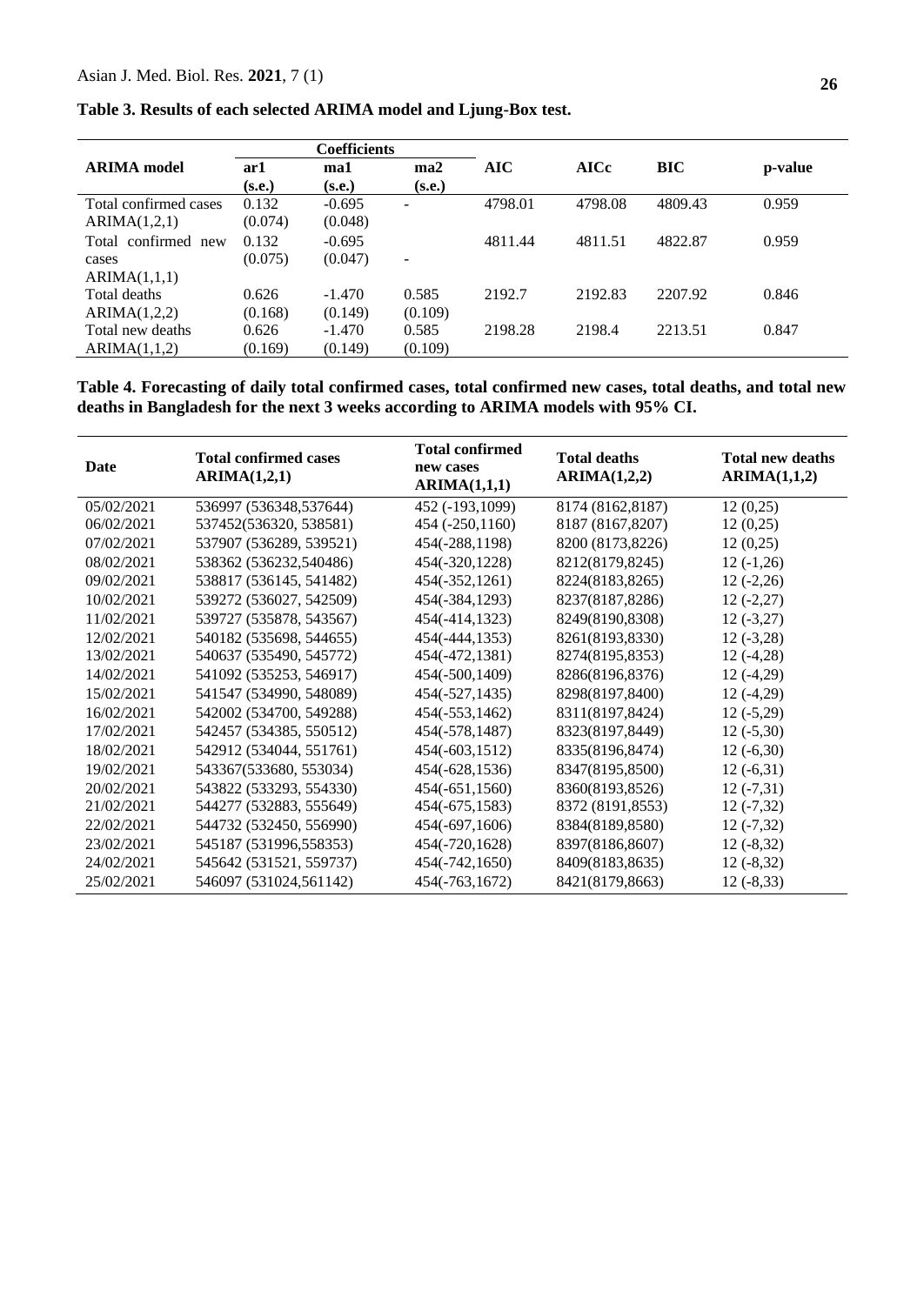

**Figure 1. Scheme for the use of Box-Jenkins methodology (Makridakis** *et al***., 1997).**



**Figure 2. Time series plot displays for confirmed new cases (A1), total confirmed cases (A2), new deaths (B1) and total deaths (B2) of COVID-19 in Bangladesh.**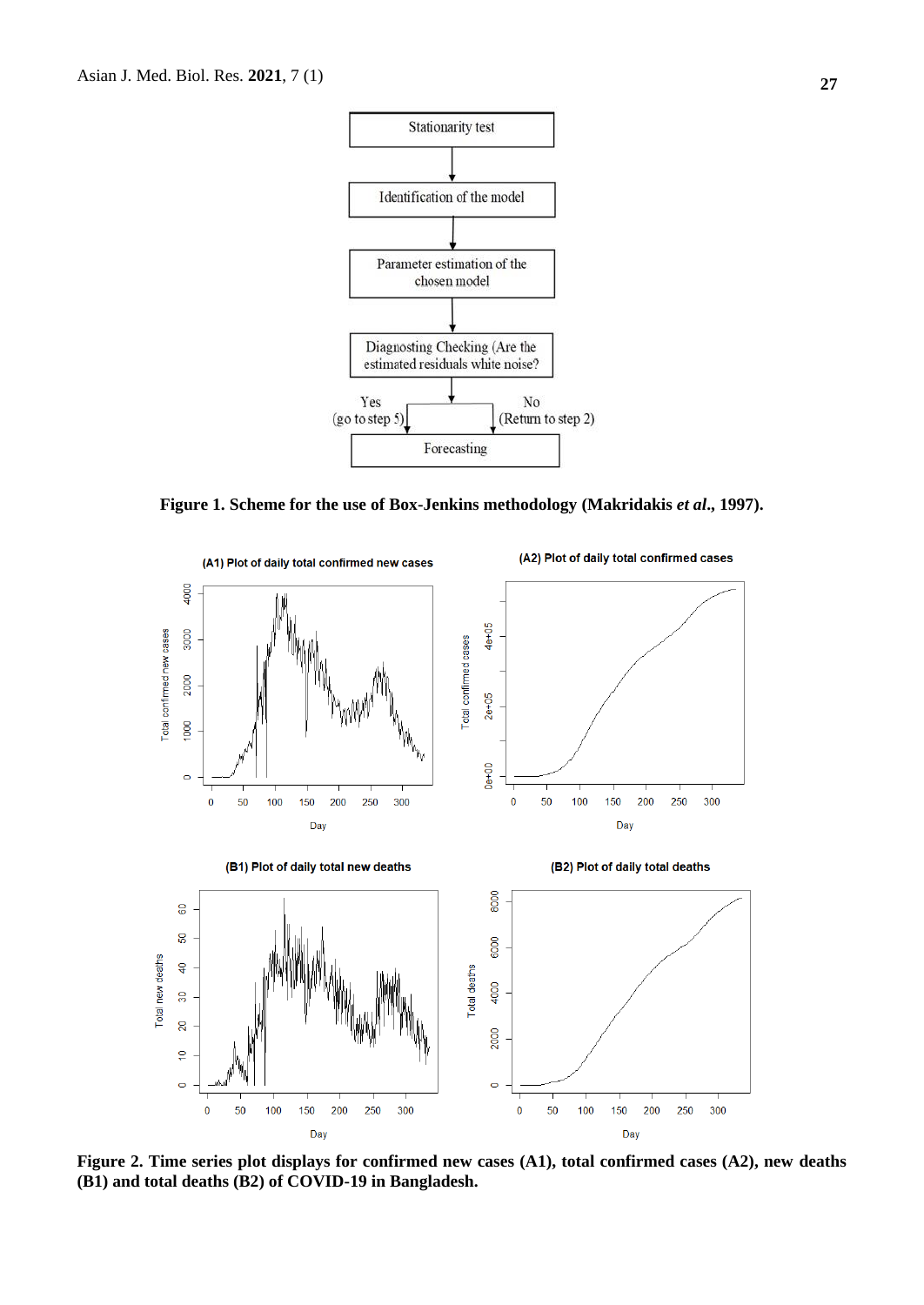

**Figure 3a. ACF and PACF for daily confirmed new cases.**



**Figure 3b. ACF and PACF for daily new deaths.**



**Figure 3c. ACF and PACF for total confirmed cases.**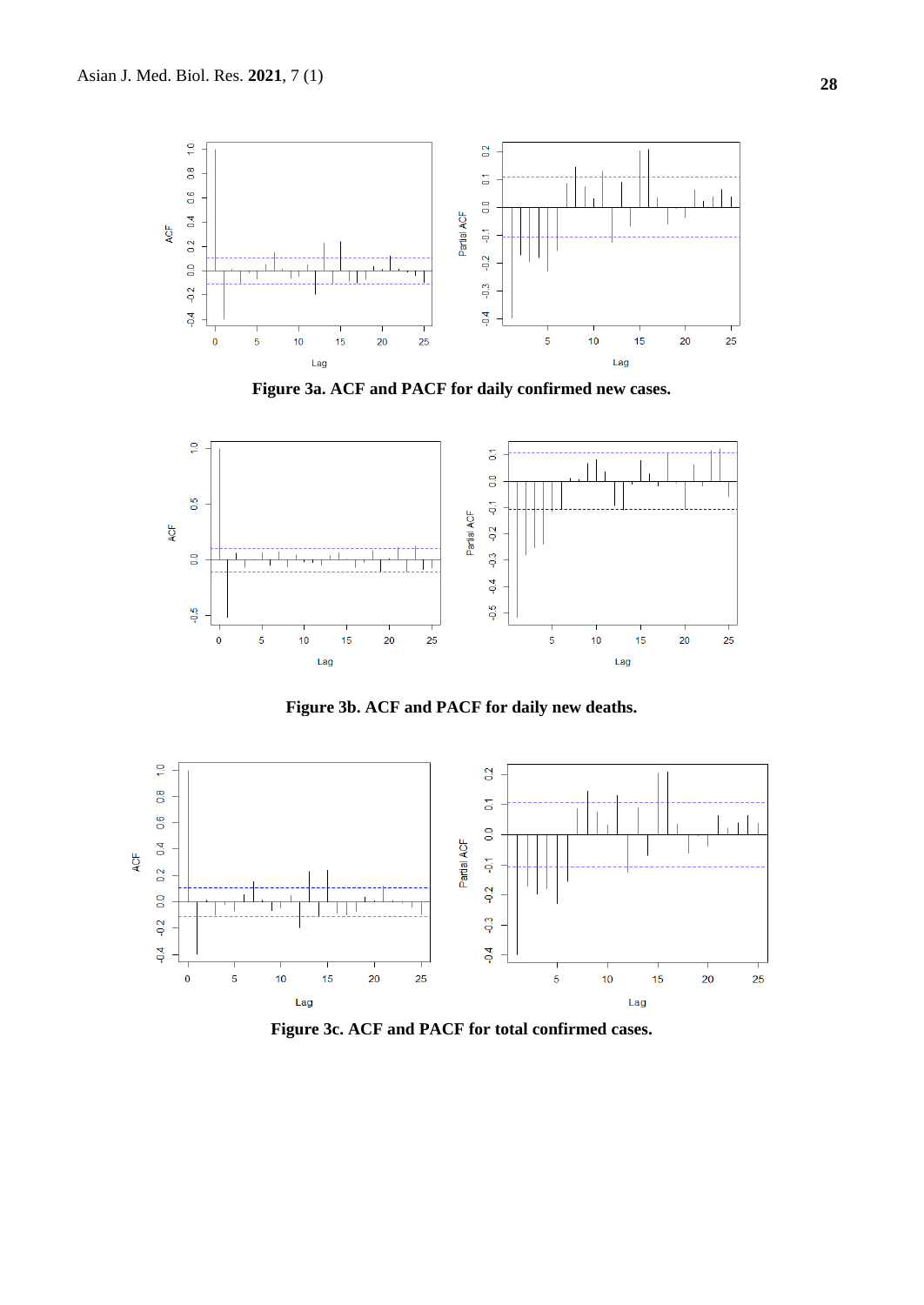

**Figure 4. Predictive and confidence intervals of daily total confirmed cases, total confirmed new cases, total deaths, total new deaths of COVID-19 using fitted model (Black line: actual data, Blue line: 3 weeks forecast, Gray zone: 80% of CI, White zone: 95% of CI).**

#### **4. Discussion**

It is alarming that the number of novel coronavirus (SARS-Cov-2) cases continues to escalate across the globe. The estimation of infectious disease like COVID-19 management by developing hypothesis for interpreting the observed situation can be done via time series analysis (Sato, 2013). Time series health researchers widely use ARIMA model because of the importance of 'time' for disease management studies (Choi and Thacker, 1981; Haines *et al*., 1989). Previous study revealed that ARIMA is one of the most suitable models as it has higher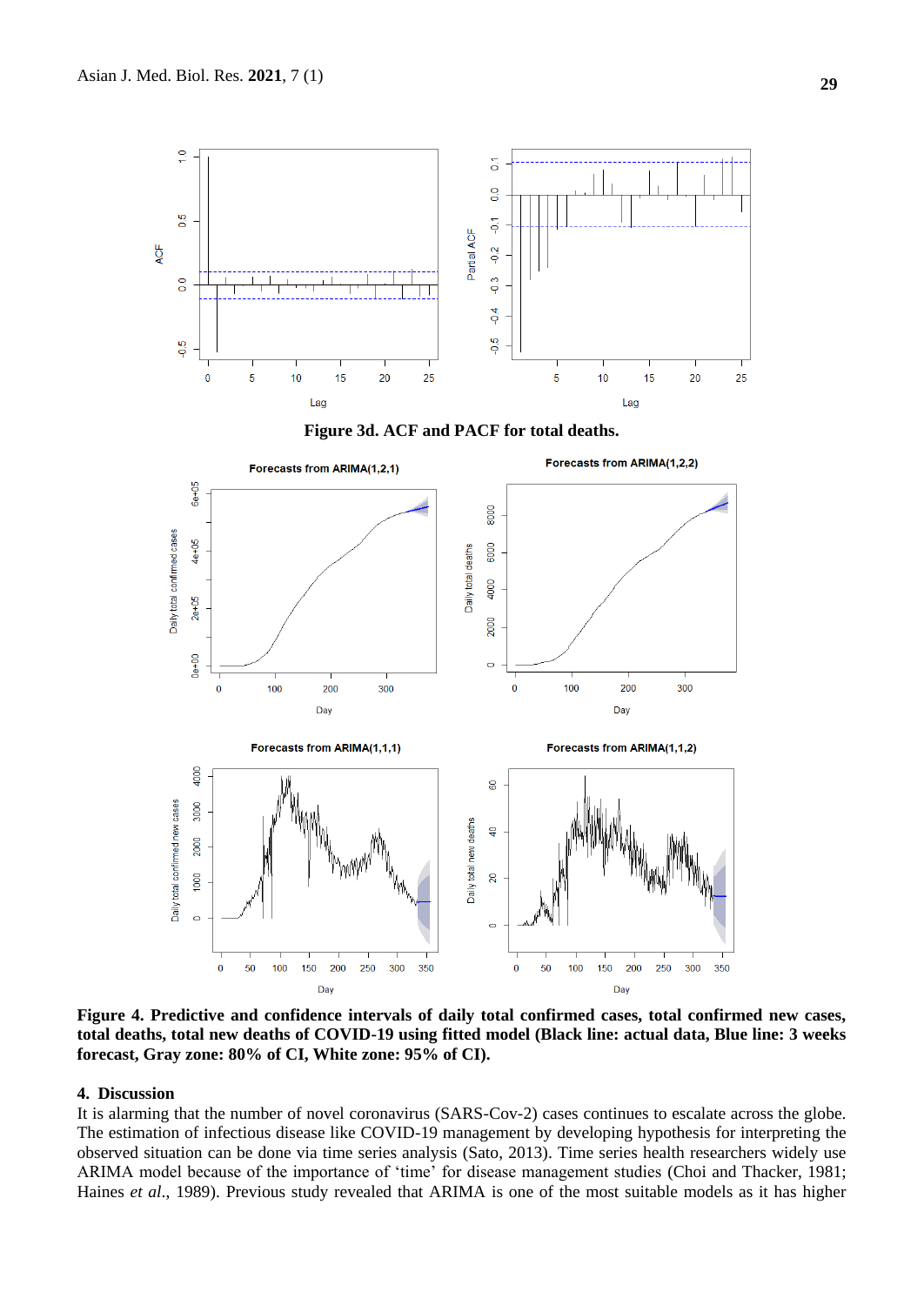fitting and forecasting accuracy (Chen *et al*., 2008; Hue *et al*., 2018). In recent years, it is also an useful model for predicting the incidence of infectious disease (Inoue *et al*., 2011). The main purpose of this work is to monitor and forecast the expected number of the new COVID-19 patients in Bangladesh by applying a commonly used time series model, known as an ARIMA model, based on the data of the total confirmed daily cases and deaths and the new confirmed cases and new deaths officially announced by the Institute of Epidemiology, Disease Control and Research.

The prediction indicates an upward trend for daily total confirmed cases along with total deaths. At the same time, total confirmed new cases, and total new deaths most probably become stable. According to the study the total confirmed cases of coronavirus in 14<sup>th</sup>February, 2021 was estimated 541,092 and total death was estimated 8,286 which was slightly higher than the actual scenario (Worldometer, 2021). The present study also revealed, total confirmed new cases and total new deaths were in stable conditions that almost follow the real scenario. However, Bangladesh is hopeful for controlling the pandemic in the upcoming days if the spreading pattern of the disease remains the same. A study conducted in Iran reported that, an upward trend for total confirmed case and total death while the other variables such as total confirmed new cases, total new deaths possibly became steady which is similar to our study (Tran *et al*., 2020). Another study conducted for forecasting different countries COVID-19 trend demonstrated stable condition for China, stationary trend for South Korea while Thailand showed controlled condition (Dehesh *et al*., 2020). Based on a study, for predicting the end of COVID-19 by using this model expected that top countries COVID-19 infection would slow down by October, 2020 while there is a possibility to a second rebound of the infection in a year time if the situation are not under control (Ewis *et al*., 2020). In contrast, in Saudi Arabia and Nigeria this model forecasts highly increased of daily case with cumulative daily cases within one month (Alzahrani *et al*., 2020; Ibrahim and OLADIPO, 2020). Similarly another study conducted India revealed explicit rising of infection especially in west and south Indian regions were more at risk (Roy *et al*., 2020; Verma *et al*., 2020). Furthermore, after the initiation of vaccination, in Bangladesh, till now more than five lakh people were vaccinated around fourteen lakh people with registration for COVID-19 vaccine, which indicates a positive outcome for slowing-down the infection (The Daily Star, 20201).

Although, ARIMA model usually gives better forecast, few drawbacks exits. Firstly, it does not have automatic updates. Secondly, if more data added in the study then model gives different forecast results. Thirdly, the prediction accuracy has a direct relation with the number of observation.

#### **5. Conclusions**

In this study, the trend of COVID-19 outbreak in Bangladesh was observed. The results found that the best prediction model is ARIMA  $(1,1,1)$  and ARIMA $(1,1,2)$  for forecasting the trend of the number of daily new confirmed cases and deaths in Bangladesh. In this model the number of daily confirmed cases and deaths showed upward trend. But surprisingly model presents the number of new confirmed cases and new deaths will become stable in next 3 weeks. It is hopeful for Bangladesh, a developing country, though having inadequate medical facilities, becoming successful to control this pandemic within last few days. However, to prevent the COVID-19 pandemic permanently until all people are properly vaccinated or medicine is developed, public health authorities, government, and non-government should take hard decisions to control the further increase of this pandemic. Besides all the authorities, the general public should maintain social distance and undertake all necessary preventive measures to stay free from the disease and control its spread.

#### **Conflict of interest**

None to declare.

#### **References**

- Akaike H, 1974. A New Look at the Statistical Model Identification. IEEE Transactions on Automatic Control, 19: 716–723.
- Al-Qaness MAA, AA Ewees, H Fan and MA El Aziz, 2020. Optimization method for forecasting confirmed cases of COVID-19 in China. Appl. Sci., 9: 674.
- Alzahrani SI, IA Aljamaan and EA Al-Fakih, 2020. Forecasting the spread of the COVID-19 pandemic in Saudi Arabia using ARIMA prediction model under current public health interventions. J. Infect. Public Health, 13: 914–919.
- Azhar EI, DSC Hui, ZA Memish, C Drosten and A Zumla, 2019. The Middle East Respiratory Syndrome (MERS). Infectious Disease Clinics of North America. W.B. Saunders.

Box GEP and GM Jenkins, 1976. Time Series Analysis: Forecasting and Control Revised ed. Holden Day, San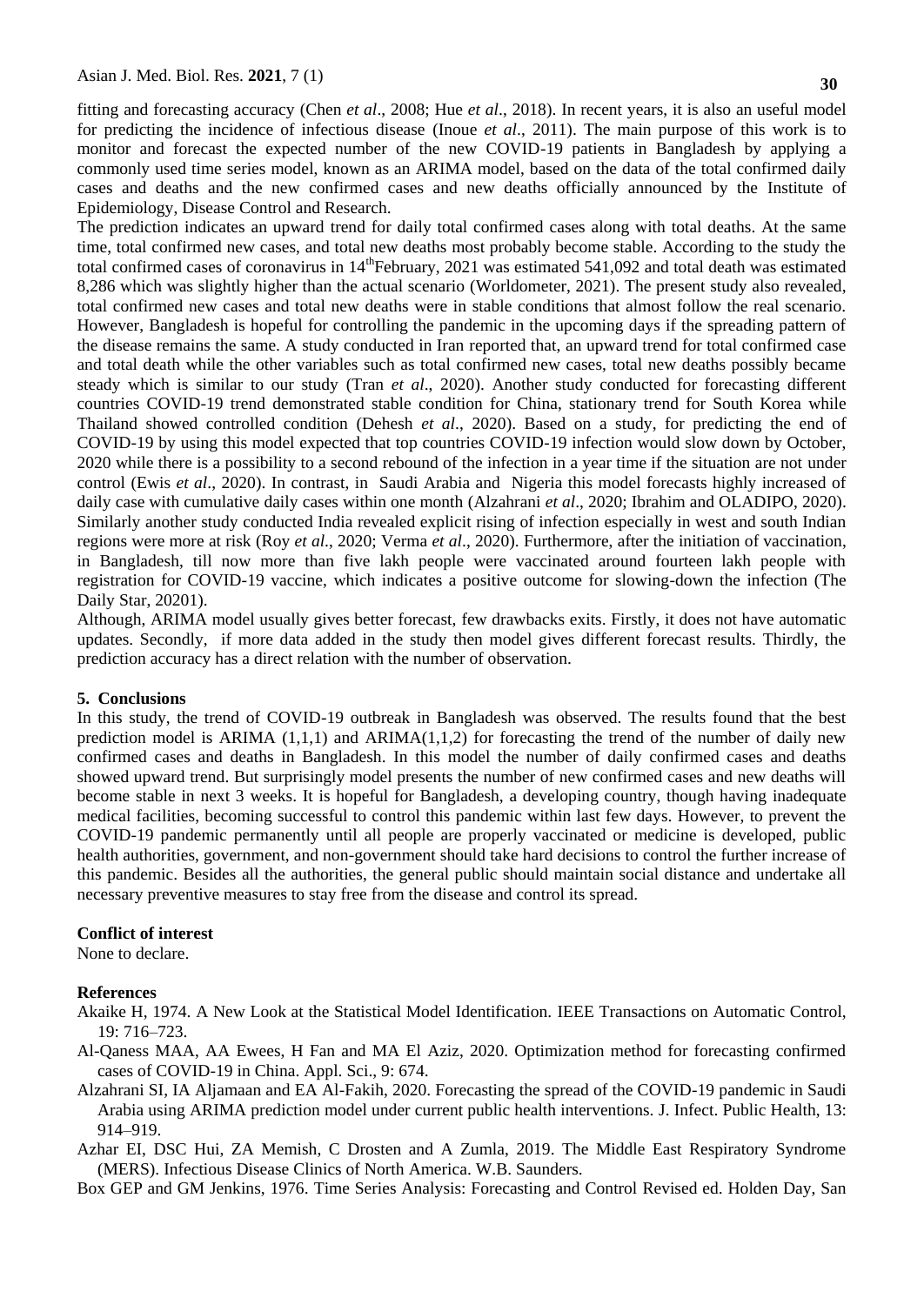Francisco (575 pages).

- Cascella M, M Rajnik, A Cuomo, SC Dulebohn and R Di Napoli, 2020. Features, Evaluation and Treatment Coronavirus (COVID-19). StatPearls. StatPearls Publishing. Retrieved from http://www.ncbi.nlm.nih.gov/ pubmed/32150360
- Chen P, H Yuan and X Shu, 2008. Forecasting crime using the ARIMA model. Forecasting crime using the ARIMA model. Proceedings - 5th International Conference on Fuzzy Systems and Knowledge Discovery, FSKD 2008 Vol. 5.
- Chintalapudi N, G Battineni and F Amenta, 2020. COVID-19 virus outbreak forecasting of registered and recovered cases after sixty day lockdown in Italy: a data driven model approach. J. Microbiol. Immunol. Infect., 53: 396–403.
- Choi K and SB Thacker, 1981. An evaluation of influenza mortality surveillance, 1962-1979: I. Time series forecasts of expected pneumonia and influenza deaths. Am. J. Epidemiol., 113: 215–226.
- De Wit E, N Van Doremalen, D Falzarano and VJ Munster, 2016. SARS and MERS: recent insights into emerging coronaviruses. Nat. Rev. Microbiol., 14: 523–534.
- Dehesh T, HA Mardani-Fard and P Dehesh, 2020. Forecasting of COVID-19 confirmed cases in different countries with ARIMA models. MedRxiv, 1–12.
- Dickey DA and WA Fuller, 1979. Distribution of the estimators for autoregressive time series with a unit root. Journal of the American Statistical Association, 74: 427.
- Duan Y, X lei Huang, Y jie Wang, J qing Zhang, Q Zhang, Y wen Dang and J Wang, 2016. Impact of meteorological changes on the incidence of scarlet fever in Hefei City, China. Int. J. Biometeorol., 60: 1543– 1550.
- Ewis A, G Dagnew, A Reda, G Elmarhomy, M Elhosseini, AE Hassanien and I Gad, 2020. ARIMA Models for Predicting the End of COVID-19 Pandemic and the Risk of a Second Rebound. The Lancet Infectious Diseases.
- Ferdous MZ, MS Islam, T Sikder and A Syed, 2020a. COVID-19 outbreak in Bangladesh : an online- based cross-sectional study, 1–17.
- Ferdous MZ, LR Kundu, M Sultana and SJ Jafrin, 2020b. Regional differences in COVID-19 attack and case fatality rates in the first quarter of 2020 : a comparative study. IMC Journal of Medical Science, 14: 3–10.
- Gujarati DN and DC Porter, 2008. Basic Econometrics Fifth edit. McGraw-Hill, New York.
- Haines LM, WP Munoz and CJ Van Gelderen, 1989. ARIMA modelling of birth data. J. Appl. Stat., 16: 55–67.
- Haque A, 2020. The COVID-19 pandemic and the public health challenges in Bangladesh: a commentary. J. Health Res., 34: 563–567.
- Hua W, L Xiaofeng, B Zhenqiang, R Jun, W Ban and L Liming, 2020. Consideration on the strategies during epidemic stage changing from emergency response to continuous prevention and control. Chinese Journal of Endemiology, 41: 297–300.
- Hue HTT, S Pradit, A Lim, C Goncalo and T Nitiratsuwan, 2018. Shrimp and fish catch landing trends in songkhla lagoon, Thailand during 2003-2016. Appl. Ecol. Environ. Res., 16: 3061–3078.
- Hui DSC and A Zumla, 2019. Severe Acute Respiratory Syndrome: Historical, Epidemiologic, and Clinical Features. Infectious Disease Clinics of North America. W.B. Saunders.
- Ibrahim RR and OH Oladipo, 2020. Forecasting the spread of COVID-19 in Nigeria using Box-Jenkins Modeling Procedure. MedRxiv, 2020.05.05.20091686.
- Inoue M, S Hasegawa, and A Suyama, 2011. P1-177 Development and evaluation of a forecasting model for infectious diseases in Japan using time-series analysis. J. Epidemiol. Community Health, 65: A115–A115.
- Islam MS, MZ Ferdous, US Islam, ASM Mosaddek, MN Potenza and S Pardhan, 2021. Treatment, Persistent Symptoms, and Depression in People Infected with COVID-19 in Bangladesh. Int. J. Environ. Res. Public Health, 18: 1–16.
- Kane MJ, N Price, M Scotch and P Rabinowitz, 2014. Comparison of ARIMA and Random Forest time series models for prediction of avian influenza H5N1 outbreaks. BMC Bioinformatics, 15(1).
- Kumar P, H Kalita, S Patairiya, YD Sharma, C Nanda, M Rani, J Rahmani and AS Bhagavathula, 2020. Forecasting the dynamics of COVID-19 Pandemic in Top 15 countries in April 2020: ARIMA Model with Machine Learning Approach. MedRxiv (April).
- Ljung GM and GEP Box, 1978. On a measure of lack of fit in time series models. Biometrika, 65: 297–303.
- Makridakis SG, SC Wheelwright and RJ Hyndman, 1997. Forecasting methods and applications. Wiley 3rd ed. Wiley, New York.
- Moftakhar L and M Seif, 2020. The exponentially increasing rate of patients infected with COVID-19 in Iran. Arch. Iran. Med., 23: 235–238.